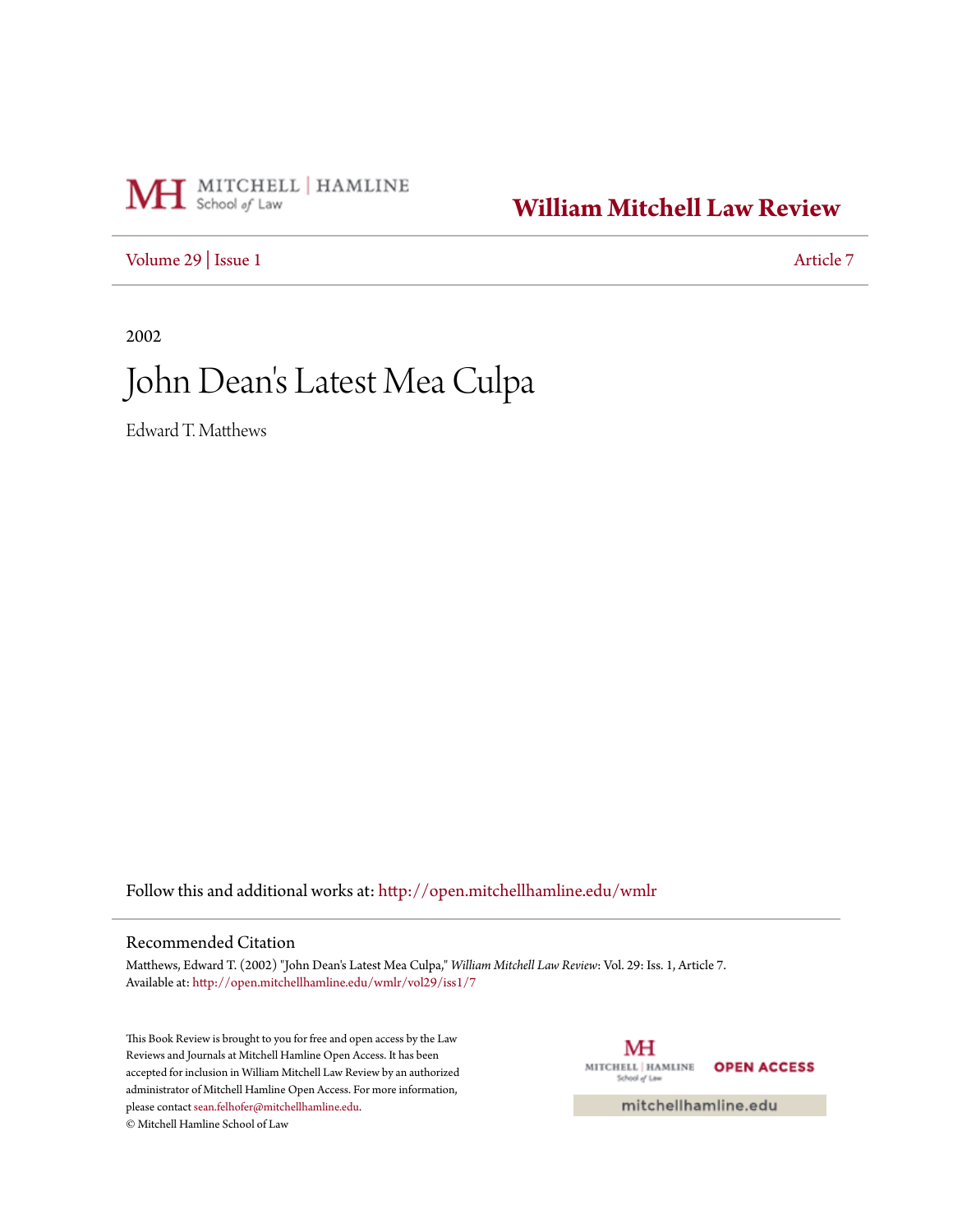1

#### **JOHN DEAN'S LATEST MEA CULPA**

#### Edward T. Matthews†

*The Rehnquist Choice: The Untold Story of the Nixon Appointment That Redefined the Supreme Court.* By John Dean. *The Free Press*, 2001. 336 pages. \$26.00.

It is not often that one is afforded the chance to read a book about a sitting Chief Justice of the United States written by a convicted felon. $^1$  I initially had high expectations of this text, as its author, John W. Dean III, was a central player in President Richard Nixon's White House. At first glance, the book appears to be well researched, as Dean relied heavily on 420 hours of President Nixon's White House Tapes, which were released on October 16,  $2000.<sup>2</sup>$ 

The text, however, does little more than dredge up old charges leveled against Chief Justice William Rehnquist. Despite claims to the contrary, the book covers no significant new ground. The book

2. JOHN W. DEAN, THE REHNQUIST CHOICE 287 (The Free Press 2001) [hereinafter THE REHNQUIST CHOICE].

<sup>†</sup> Executive Editor, *William Mitchell Law Review*, Volume 29.

<sup>1.</sup> John W. Dean III pled guilty in 1973 to conspiracy to obstruct justice and defraud the United States. JOHN J. SIRICA, TO SET THE RECORD STRAIGHT 165-66 (W.W. Norton & Co. 1979). He was sentenced to one to four years imprisonment. His prison sentence was subsequently reduced to time served of four months. According to those who investigated the Watergate scandal, Dean was one of the central actors in the Watergate cover-up. *See, e.g.*, *id.* at 271; SAMUEL DASH, CHIEF COUNSEL: INSIDE THE ERVIN COMMITTEE – THE UNTOLD STORY OF WATERGATE 97, 122 (Random House 1976) [hereinafter INSIDE THE ERVIN COMMITTEE]. Dean himself has admitted his role in the cover-up. JOHN W. DEAN III, BLIND AMBITION 121-22, 125, 223 (Simon & Schuster 1976) [hereinafter BLIND AMBITION]. He has admitted to (1) blocking congressional investigations into Watergate, *id.* at 143; (2) arranging for hush money to be paid to the Watergate burglars, *id.* at 164; (3) helping Jeb Magruder commit perjury before a grand jury, *id.* at 223, LEN COLODNY & ROBERT GETTLIN, SILENT COUP: THE REMOVAL OF A PRESIDENT 220-21 (St. Martin's Press 1991) [hereinafter SILENT COUP]; (4) destroying evidence vital to Howard Hunt's defense during the trial of the Watergate defendants, BLIND AMBITION 181-82; and (5) using funds from the Committee to Re-elect the President to pay for personal expenses. INSIDE THE ERVIN COMMITTEE at 157; SILENT COUP at 234.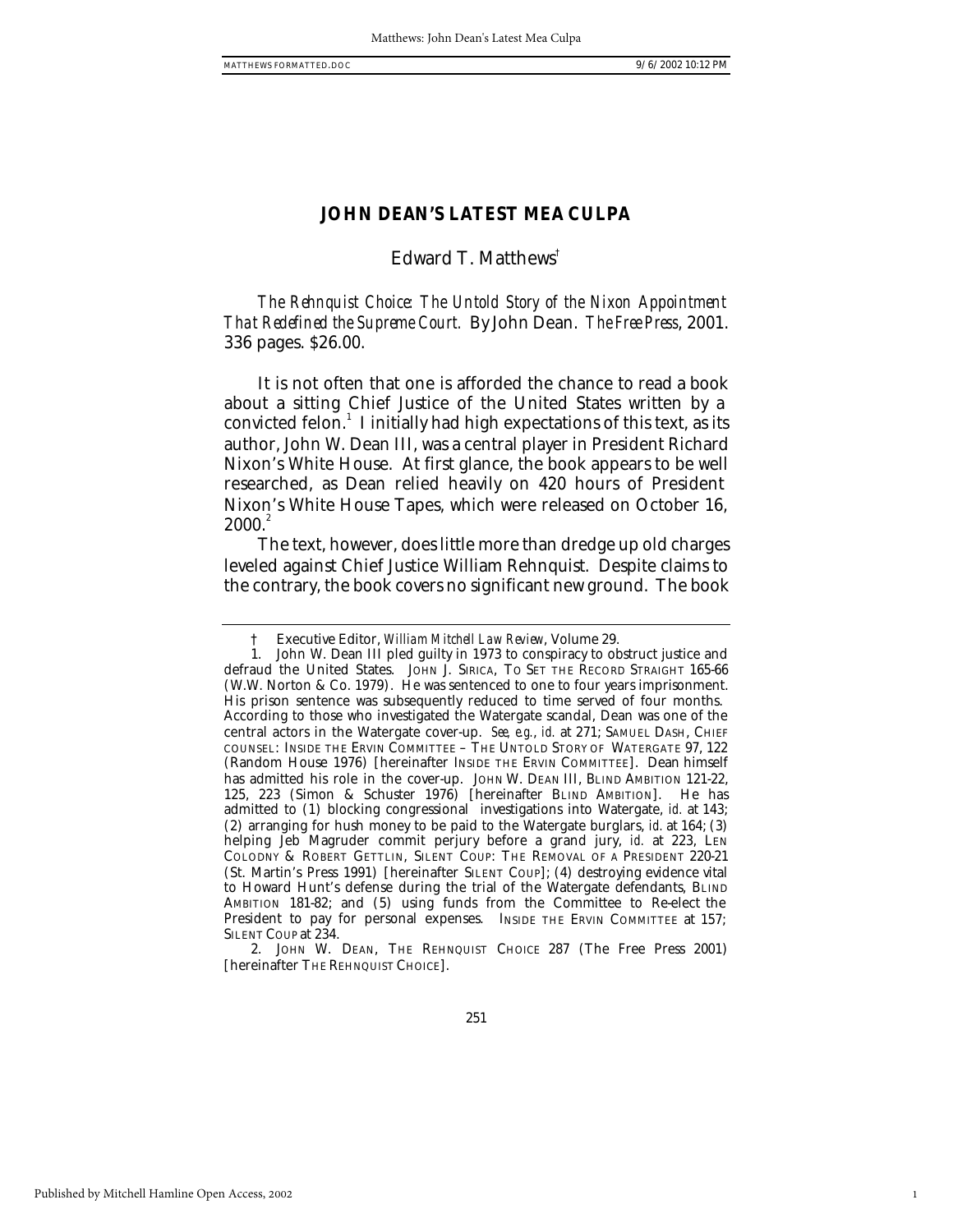252 WILLIAM MITCHELL LAW REVIEW [Vol. 29:1

represents little more than Dean's latest attempt to disassociate himself from the actions of the Nixon administration.<sup>3</sup> Dean tells his reader upfront that he has "some regrets" about his role in Rehnquist's selection as a Supreme Court Justice,<sup>4</sup> but nonetheless simultaneously seeks to take credit for it.<sup>5</sup>

The text is inconsistent, and certain charges are wholly unsupported. On the very first page, Dean states that "William Rehnquist, who would be Nixon's most important appointment, was actively involved in the efforts to create *vacancies* on the Court while serving as an assistant attorney general."<sup>6</sup> Dean then proceeds to detail only Rehnquist's minor role in the Abe Fortas matter.

While serving as an Associate Justice, Fortas had received a \$20,000 consulting fee from a foundation funded by millionaire industrialist Louis Wolfson. Wolfson subsequently bragged to a friend that Fortas was going to help him dodge a Securities and Exchange Commission (SEC) investigation.<sup>8</sup> At the height of the SEC investigation, Fortas met with Wolfson in Florida. $^{\circ}$  The Justice Department, led by Attorney General John Mitchell, investigated the corruption charges. Disgraced, Fortas resigned on May 15,  $1969.<sup>10</sup>$ 

The story of this investigation has been previously told in *The Brethren*, the inside story of the U.S. Supreme Court told by Bob Woodward and Scott Armstrong, $11$  and Dean's discussion adds little to the reader's understanding. Contrary to Dean's less-than-subtle

<sup>3</sup>*. See generally* BLIND AMBITION, *supra* note 1; JOHN W. DEAN III, LOST HONOR (Strafford Press 1982) [hereinafter LOST HONOR]. Dean's delusional thought processes are best illustrated by passages from his own books. In LOST HONOR, *id.* at 24, for example, Dean attempts to convince his reader that he is certainly "not a criminal," while he previously admitted in BLIND AMBITION to committing various crimes. *See supra* note 1 and accompanying text.

<sup>4.</sup> THE REHNQUIST CHOICE, *supra* note 2, at xv.

<sup>5.</sup> Dean, by his own admission, enjoyed being a "power broker." *See* LOST HONOR, *supra* note 3, at 58. He has frequently capitalized on his Watergate notoriety to land jobs for himself. *See*, *e.g., id.* at 135 (hired by *Rolling Stone* magazine to cover the 1976 Republican Convention).

<sup>6.</sup> THE REHNQUIST CHOICE, *supra* note 2, at 1 (emphasis added).

<sup>7</sup>*. See id.* at 5-8.

<sup>8.</sup> BOB WOODWARD & SCOTT ARMSTRONG, THE BRETHREN 18 (Simon & Schuster 1979) [hereinafter THE BRETHREN].

<sup>9.</sup> ROBERT SHOGAN, A QUESTION OF JUDGMENT 210-11 (The Bobbs-Merill Co. 1972) [hereinafter A QUESTION OF JUDGMENT].

<sup>10</sup>*. Id.* at 258-60.

<sup>11.</sup> THE BRETHREN, *supra* note 8, at 18-20.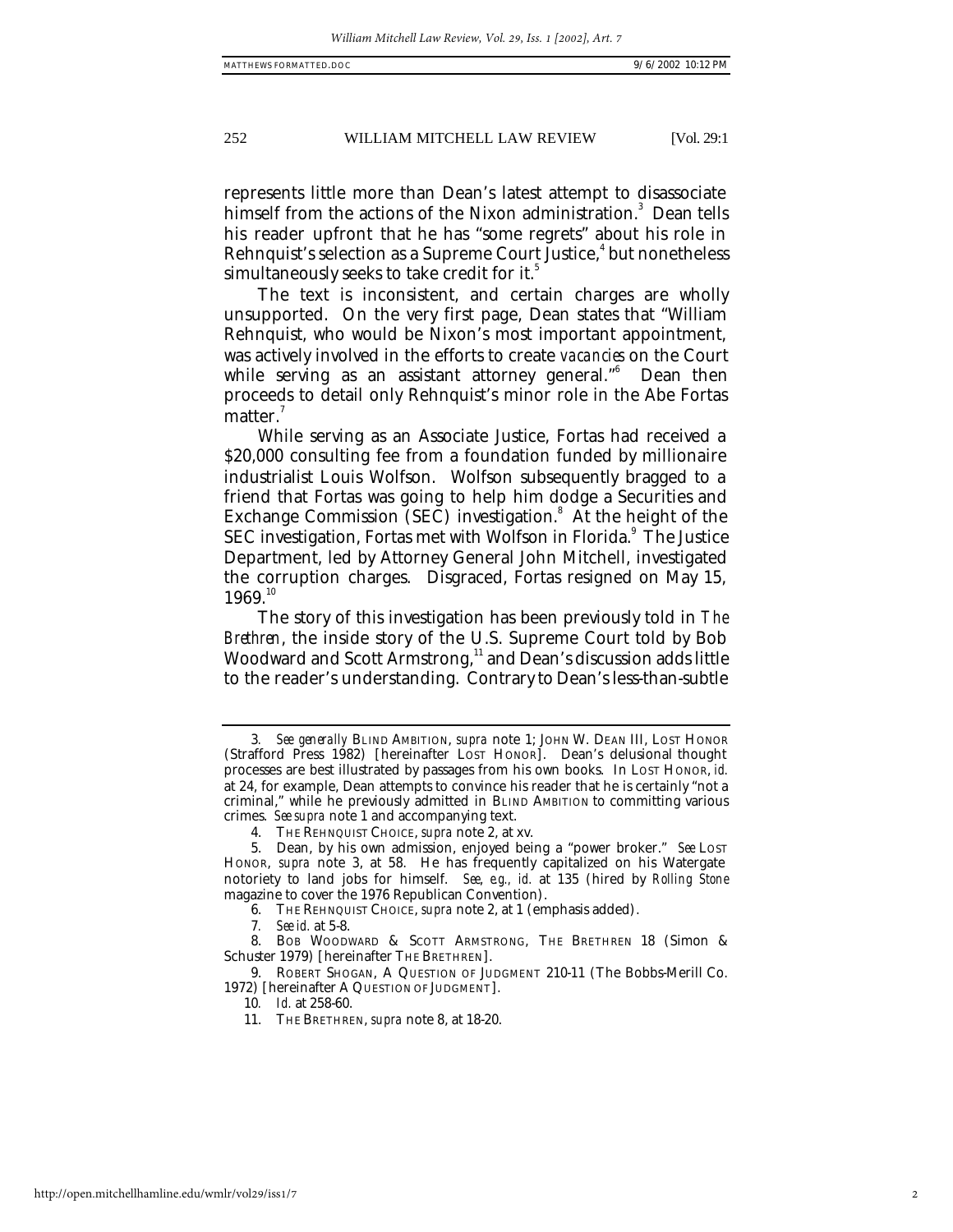#### 2002] JOHN DEAN'S LATEST 253

suggestions, the investigation was not only lawful, but required to maintain confidence in the nation's highest court.<sup>12</sup> Rehnquist's involvement in the Fortas matter consisted solely of innocuous legal research that concluded that Fortas could be prosecuted while he remained on the Court. $13$  So minor and tangential was Rehnquist's involvement that other texts that have examined the Fortas affair do not mention Rehnquist's involvement at all.<sup>14</sup>

It is preposterous to contend that this activity by Rehnquist, relating solely to a single sitting justice, somehow demonstrates that he was involved in efforts, plural, to create more than one vacancy on the Court. Dean later details then-minority leader Gerald Ford's drive to impeach Justice William Douglas.<sup>15</sup> But Rehnquist's name is not even mentioned on these pages. I find it ironic that Dean, who has consistently tried to distance himself from the actions of the Nixon administration, attempts to employ guilt by association to taint Rehnquist's reputation.

Some of Dean's statements are just plain laughable. For example, Dean summarily concludes "that without Rehnquist's guidance and blessings, Mitchell's hardball and dubious tactics visà-vis the Court would never have been undertaken."<sup>16</sup> It is difficult to imagine the strong-willed John Mitchell seeking approval from anyone except the President.

Dean saved his most egregious charges for presentation in his Chapter 13 "Afterword." There he repeats the previously disproven allegations that Rehnquist challenged black voters at the polls during the 1960s. Rehnquist has consistently denied these inflammatory assertions.<sup>17</sup> But this did not stop Dean from stating that "[t]he evidence is *clear and convincing* that Rehnquist was not

<sup>12.</sup> Attorney General John Mitchell, President Nixon's closest confidant, was concerned with the prestige of the Court, not with any political agenda. *See*, *e.g*., A QUESTION OF JUDGMENT, *supra* note 9, at 21. During the troubled period of the late 1960s, the public's confidence in the nation's government institutions was seriously eroding. *Id.* at 25-26. Richard Nixon was elected President largely on his pledge to restore law and order. His administration therefore could not look the other way when a member of the nation's highest Court was implicated in a scandal.

<sup>13.</sup> THE BRETHREN, *supra* note 8, at 19.

<sup>14.</sup> *See, e.g.*, JOHN P. FRANK, CLEMENT HAYNSWORTH, THE SENATE, AND THE SUPREME COURT 4-16 (University Press of Virginia 1991).

<sup>15.</sup> THE REHNQUIST CHOICE, *supra* note 2, at 24-26.

<sup>16</sup>*. Id*. at 28.

<sup>17</sup>*. Id.* at 270-71; TURNING RIGHT: THE MAKING OF THE REHNQUIST SUPREME COURT 42 (John Wiley & Sons 1992) [hereinafter TURNING RIGHT].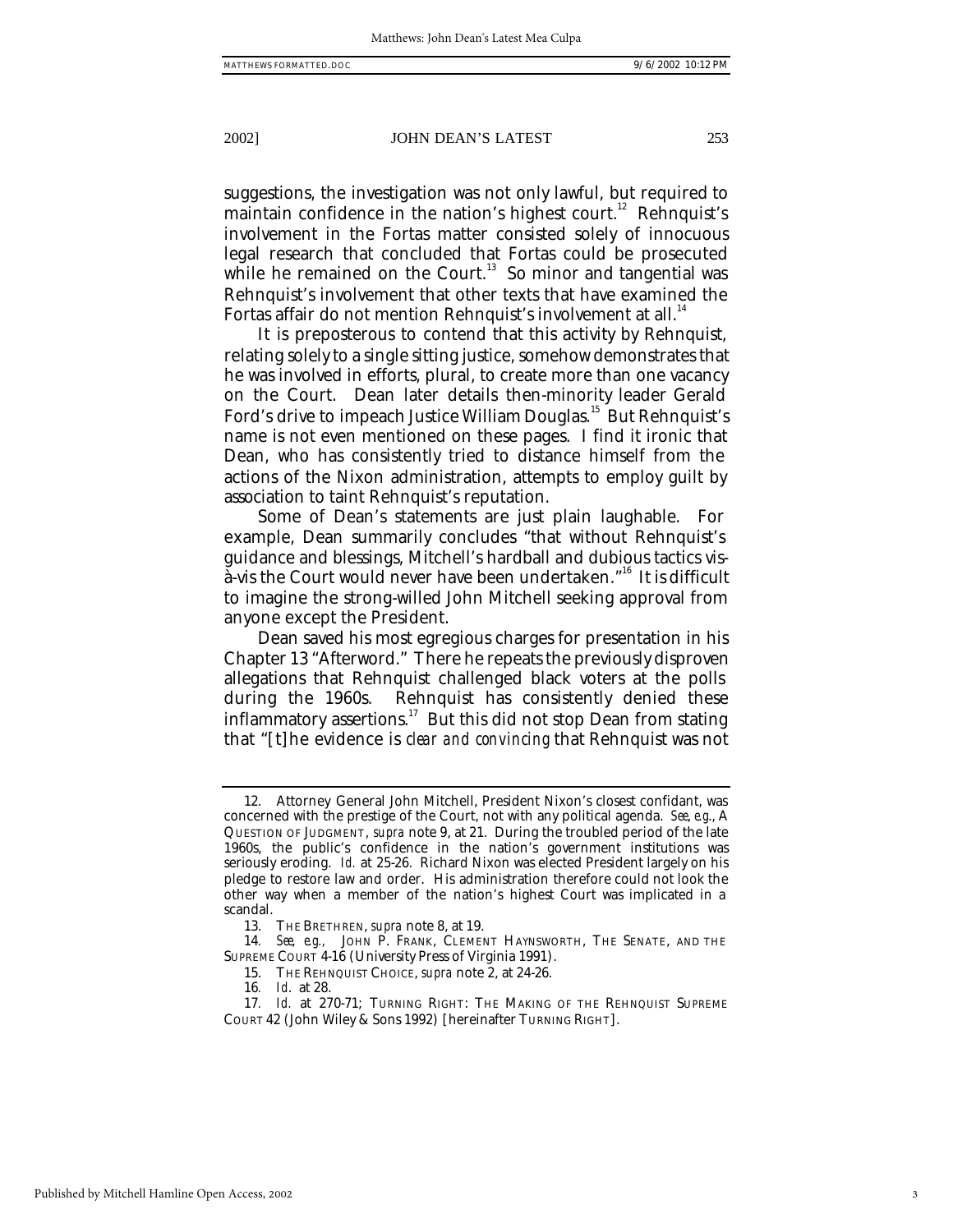### 254 WILLIAM MITCHELL LAW REVIEW [Vol. 29:1

truthful about his activities in challenging voters, an activity that was legal and accepted at the time he did it."<sup>18</sup> But Dean himself admits, as he must, that eight witnesses have testified that Rehnquist engaged in no such activity.<sup>19</sup> It appears that Dean has forgotten the definition of clear and convincing in the time since he was disbarred in 1975.<sup>20</sup>

Dean also accuses Rehnquist of lying about the circumstances surrounding a memo Rehnquist wrote to Justice Robert Jackson in 1952 while clerking for him. $21$  At the time the memo was written, the Supreme Court was preparing to consider *Brown v. Board of Education.*<sup>22</sup> The memo urged that *Plessy v. Ferguson*<sup>23</sup> be reaffirmed, because separate but equal facilities were all that was constitutionally required.<sup>24</sup> Rehnquist has steadfastly maintained that the memo was intended to express Jackson's views, not his own. <sup>25</sup> Both Rehnquist and fellow law clerk Donald Croson have stated that the memo was prepared at Justice Jackson's request and that the two of them worked on it together.<sup>26</sup> Justice William Douglas, who in 1971 was the only remaining member of the Court that had decided *Brown*, also supported Rehnquist's version of events.<sup>27</sup>

Dean's critique of Rehnquist's actions as a lawyer could not be more hypocritical. From the beginning of his legal career, continuing through his disbarment, John Dean was a corrupt attorney. He was fired from his first legal position when it was discovered that he "was secretly working on a television station

<sup>18.</sup> THE REHNQUIST CHOICE, *supra* note 2, at 273 (emphasis added).

<sup>19</sup>*. Id*.

<sup>20</sup>*. See In re* Dean, 421 U.S. 984 (1975).

<sup>21.</sup> THE REHNQUIST CHOICE, *supra* note 2, at 284.

<sup>22.</sup> 347 U.S. 483 (1954).

<sup>23.</sup> 163 U.S. 537 (1896).

<sup>24.</sup> THE BRETHREN, *supra* note 8, at 163.

<sup>25.</sup> TURNING RIGHT, *supra* note 17, at 36-37.

<sup>26.</sup> THE REHNQUIST CHOICE, *supra* note 2, at 276-77; *See also* DONALD E. BOLES, MR. JUSTICE REHNQUIST, JUDICIAL ACTIVIST 100-01 (Iowa State Univ. Press 1987) (noting the memo was prepared at Justice Jackson's request, and both clerks contributed to it).

<sup>27.</sup> THE BRETHREN, *supra* note 8, at 163. In 1986, when the Senate Judiciary committee voted 13 to 5 to recommend that Justice Rehnquist's nomination as Chief Justice be confirmed, "[t]he majority dismissed the 'Jackson Memo' as 'totally irrelevant and without merit.'" SUE DAVIS, JUSTICE REHNQUIST AND THE CONSTITUTION 197-98 n.11 (Princeton Univ. Press 1989) [hereinafter REHNQUIST AND THE CONSTITUTION] .